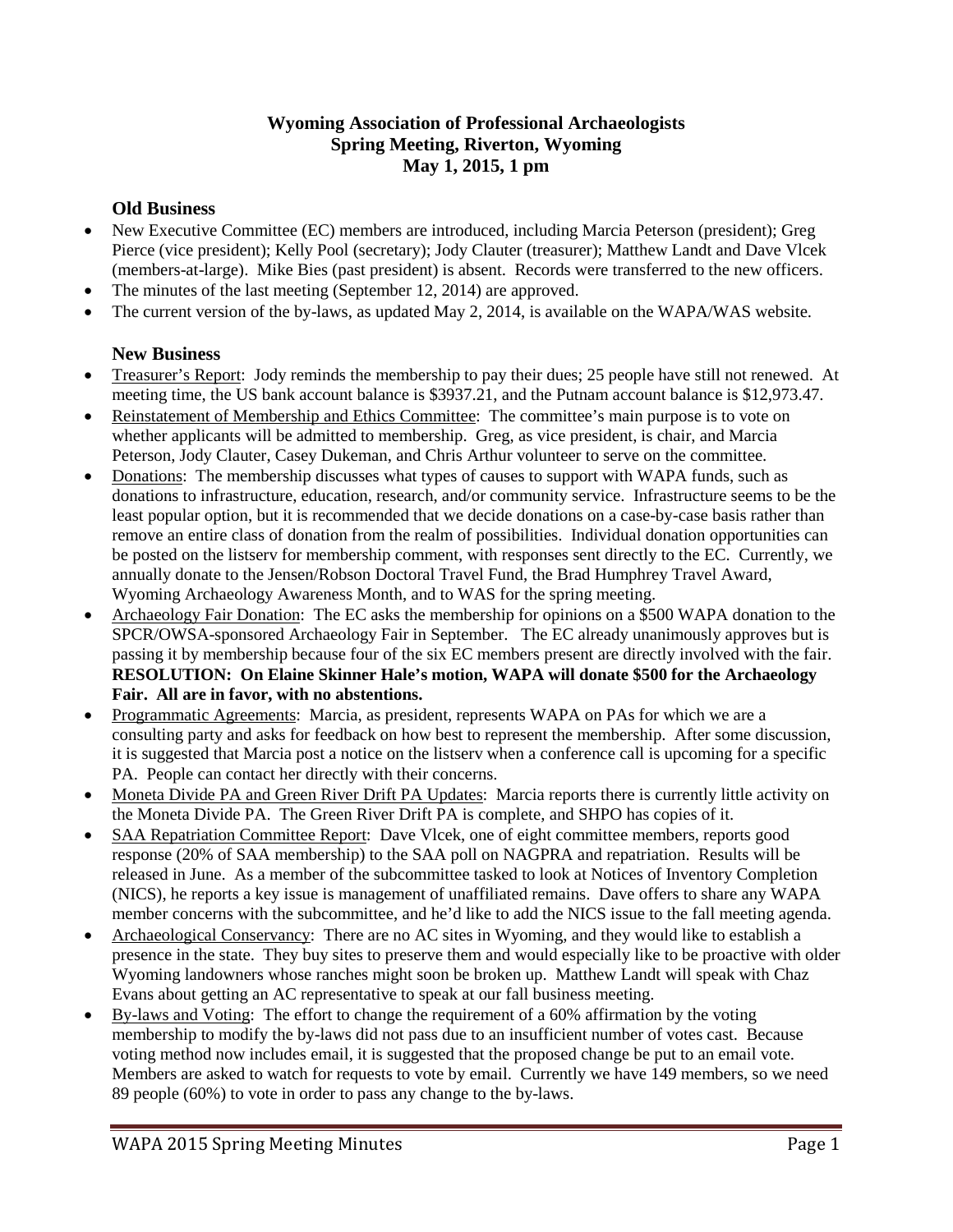- RPA Affiliated Societies Program: Following their attendance as WAPA representatives to the Council of State Councils meeting at SAA, Jody and Kelly report on RPA's new program (created Jan 2015) to increase their registrants. WAPA could become an affiliated society for \$100/year, with the required adoption of RPA's Code of Conduct and Standards of Research Performance. Affiliation advantages: WAPA members who don't belong to one of RPA's supporting societies are eligible for a registrant fee of \$75 (savings of \$50), and WAPA members who are already unaffiliated registrants can take advantage of \$75 annual fee in 2016; we could use their grievance process when needed, but it would only apply to those who are RPA members; RPA membership for all WAPA members is not required. The EC sees this program as a way to offer reduced RPA rates to otherwise unaffiliated WAPA members who wish to join. RPA's handling of any potential grievance issue as a disinterested third party is seen as both an advantage and disadvantage. The pros and cons of affiliation will be further investigated and added to the fall agenda. It would only provide cost savings for a few, and there would be no ethics benefit.
- Reviving the Newsletter: Following a brief discussion, there is no move to revive the newsletter. The general feeling is that it is a lot of work for little return. The listserv and the Facebook page now do what the newsletter once did.
- Book Award Committee: Three people are needed to choose a winner from among the student presentations, and the student winner receives a book. Danny Walker, Naomi Ollie, and Kayla Bradshaw volunteer to be the committee, and the president presents the book.
- Contractor Reports: Reports are given by Naomi Ollie, SWCA; Kelly Pool, Metcalf Archaeological Consultants; and Bill Eckerle, Western GeoArch Research. The reports provided by contractors are included at the end of these minutes.

### **Announcements**

- Fall WAPA meeting will be held Friday, September 11, at the Wyoming Territorial Prison in Laramie.
- SPCR/OWSA-sponsored Archaeology Fair, Laramie, will be Saturday, September 12, 10 am to 3 pm.
- Wyoming Historical Society and Wyoming SHPO are sponsoring a unique celebration and conference June 11-13, 2015, in Laramie at the Marion H. Rochelle Gateway Center in conjunction with the  $125<sup>th</sup>$ anniversary of Wyoming's statehood.
- WAPA/Frison Institute Research Grant in the amount of \$400.00 was awarded to Connor Johnen, who will be doing high altitude work in the Wind River Range.
- Brad Humphrey Travel Award winners are Morgan Dieesbach and Jennifer Gregory, Metropolitan State University, Denver; and Chelsea Cheney, D. Eli Mrak, and Morgan Robins, Central Wyoming College, Riverton. The Jensen/Robson Doctoral Travel Fund was not awarded.
- The Geological Society of America Rocky Mountain Section meeting, Casper, Wyoming, Thursday, May 21, 2015, will host a symposium titled, *Quaternary Geoarchaeology: Honoring the Work of John Albanese*. Submit the registration form with badge info but no money through the WAS/WAPA website.
- Bill Eckerle announces a post-RMAC (September, Steamboat Springs) field trip. Beginning Sunday, September 27, at Farson and ending that evening at Jackson, the trip will visit Early Archaic house pits in the Jonah field, New Fork House Pit, Trappers Point, Game Creek, Crescent H and Teton Pass obsidian sources, Goetz site, and high elevation sites in Grand Teton National Park.
- Dave Vlcek encourages investigation of holding joint meetings with surrounding state societies and putting ideas out on the listserv.
- For her MA thesis, Kayla Bradshaw is conducting an online and USPS mail survey to assess archaeological knowledge among the public. She encourages all who are asked to participate.

Upon John Laughlin's motion, the meeting is adjourned.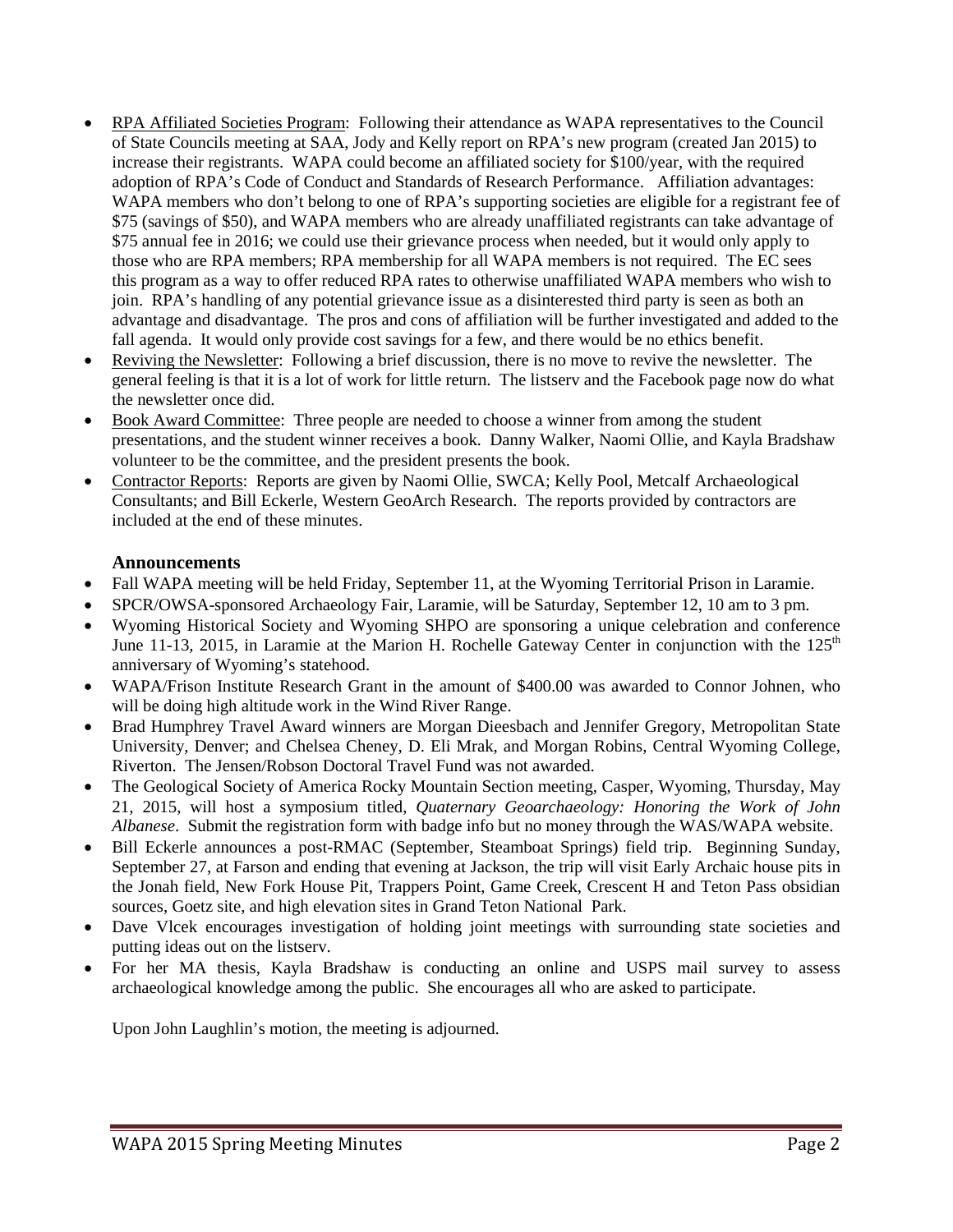#### **WAPA Meeting Attendees**

Brian Waitkus Danny Walker Mavis Greer John Greer

Marcia Peterson Greg Pierce Kelly Pool Jody Clauter Matthew Landt Dave Vlcek Paul Sanders Elaine Skinner Hale Denise Tugman Chris Arthur Paul Burnett Casey Dukeman<br>
Naomi Ollie Kayla Bradshaw Steve Sutter Naomi Ollie Kayla Bradshaw Steve Sutter Lynn Harrell Ronald Rood Jason Bogstie John Laughlin Carolyn Buff Richard Currit Judy Wolf **Ross Hilman** Ross Richard **Ross Richard Ross Richard Spencer Pelton** Sean Carroll Damian Kirkwood Cassidee Thornhill David Eckles Marit Bovee Kierson Crume Patrick Walker Karina Bryan Craig Bromley<br>
Danny Walker Sylvia Huber Dorothy Frey

## **Contractor Reports**

- SWCA, Naomi Ollie: SWCA Sheridan is working on a variety of projects in Wyoming and Montana. Some broader-scale issues include on-going consultation with BLM and tribes on Pumpkin Buttes viewshed and addressing new proposed developments related to oil and gas. The PA between SHPO and BLM is outdated and specific to CBM development so does not apply to the new proposed development. Private development occurring surrounding the buttes has impacted the viewshed over the years. Other items of concern are many pipeline projects with no federal involvement aside from Nationwide Permits related to the Clean Water Act. These crossings are under USACE jurisdiction but currently there is little oversight in how and when Section 106 is initiated. Coordination with SHPO is currently the system used for these projects. The most significant find this year for our office was a Triceratops skull (not an archaeological find!) in Niobrara County this year during paleontological monitoring.
- Metcalf Archaeological Consultants, Kelly Pool: The final report series CD of Metcalf's Ruby Pipeline mitigation in Lincoln and Uinta counties will be released in the next few months. Each of the five data recovery sites has contributed significant information to the regional database. Evidence of antelope mass kills during the Late Archaic (48LN3997), Late Prehistoric (48LN3997), and Protohistoric (48LN2041) periods was preserved. At least one of the butchered antelope bones from site 48LN2041 exhibits a metal cutmark, although no European goods were identified. A multicomponent campsite (48LN4114) with time depth in excess of 7,000 years was preserved in deep aeolian deposits at the northern edge of the Hams Fork valley; a Uinta Phase lithic reduction use episode was preserved at site 48LN2043 near Dry Muddy Creek; and an Opal Phase component with a house pit was found at multicomponent site 48LN1301 in the Little Muddy Creek drainage. House pits dating to the Archaic and Late Prehistoric periods were also associated with site 48LN3997. Let Kelly know if you'd like a CD.
- Western GeoArch Research, Bill Eckerle: William Eckerle<sup>1</sup>, owner of Western GeoArch Research LLC (WGR) conducted geoarchaeological field investigations at Camp Guernsey during 2013-2014 in conjunction with archaeological investigations undertaken by Ken and Molly Cannon of Utah State University Archaeological Services. The goal of this investigation is to design, implement, and evaluate a suite of minimally invasive site testing methods including gridded, small diameter coring and geophysical survey. Experimental coring methodologies being tested at Camp Guernsey are assessed by their efficacy to document subsurface cultural content and site formation processes. The project incorporates theoretical and methodological recommendations from Eckerle, Finley, and Hanna 2011, *Data Collection Strategies for Assessing Artifact Zone Spatial and Associational Integrity on Sandy Occupational Substrates, SAA Press<sup>2</sup>*. These recommendations utilize knowledge of site formation processes to assess whether site data categories recovered from subsurface settings can address activity area research themes that require feature and artifact spatial context and association. A parallel study undertaken by WGR at